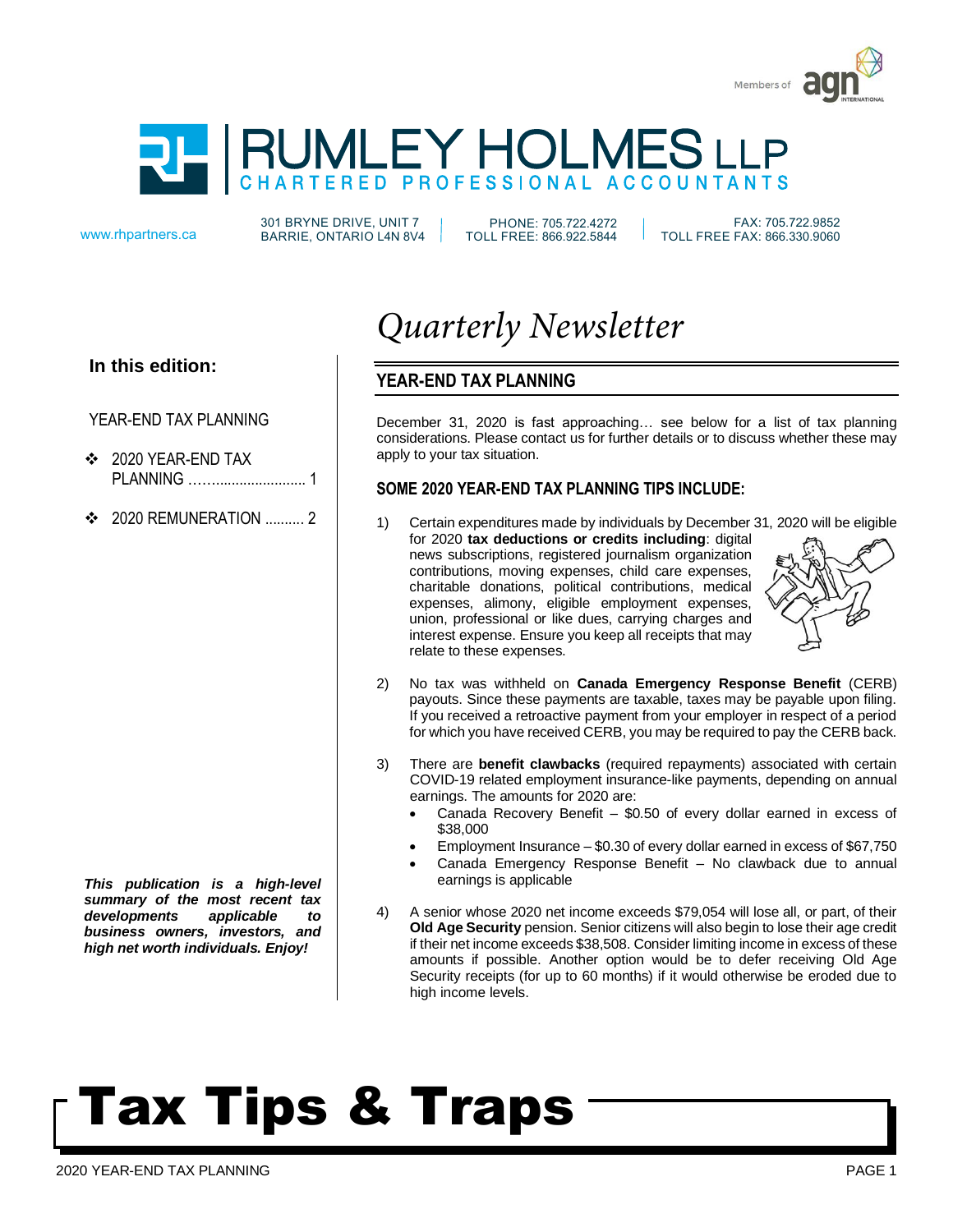- 5) If you own a **business or rental property**, consider paying a **reasonable salary** to family members for services rendered. Examples of services include website maintenance, administrative support, and janitorial services. Salary payments require source deductions (such as CPP, EI and payroll taxes) to be remitted to CRA on a timely basis, in addition to T4 filings.
- 6) If you own a **business or rental property**, also consider making a **capital asset purchase** by the end of the year. Most capital assets purchased in 2020 will be eligible for accelerated depreciation (generally three times the deduction to which they would normally be entitled in the first year). For example, a piece of equipment normally eligible for a 10% deduction in the first year (Class 8), would be entitled to a 30% deduction. This benefit is available even if purchased and made available for use just before year-end.

Some **zero-emission electric vehicles** purchased by businesses may be eligible for a 100% write-off (limited in some cases to the first \$55,000). Alternatively, zeroemission vehicles purchased in 2020 may be eligible for a federal incentive rebate of up to \$5,000.

- 7) Consider **selling non-registered securities**, such as a stock, mutual fund, or exchange traded fund, that has declined in value since it was bought to trigger a capital loss which can be used to offset capital gains in the year. Anti-avoidance rules may apply when selling and buying the same security.
- 8) Consider **restructuring your investment** portfolio to convert non-deductible interest into deductible interest. It may also be possible to convert personal interest expense, such as interest on a house mortgage or personal vehicle, into deductible interest.
- 9) If you have equity investments in, or loans made to a Canadian small business that has become insolvent or bankrupt, an **allowable business investment loss** (ABIL) may be available. For loans to corporations to be eligible, the borrower must act at arm's length. ABILs can be used to offset income beyond capital gains, such as interest, business, or employment income.
- 10) If a commercial debt you owe (generally a business loan) has been forgiven, special rules apply which may result in additional taxation or other adjustments to the tax return.
- 11) You have until Monday, March 1, 2021 to make tax deductible **Registered Retirement Savings Plan** (RRSP) contributions for the 2020 year. Consider the higher income earning individual contributing to their spouse's RRSP via a "spousal RRSP" for greater tax savings.
- 12) Individuals 18 years of age and older may deposit up to \$6,000 into a **Tax-Free Savings Account** in 2020. Consider a catch-up contribution if you have not contributed the maximum amounts for prior years. An individual's contribution room can be found online on CRA's My Account.
- 13) A **Canada Education Savings Grant** for Registered Education Savings Plan (RESP) contributions equal to 20% of annual contributions for children (maximum \$500 per child per year) is available. In addition, lower income families may be eligible to receive a Canada Learning Bond.
- 14) A **Registered Disability Savings Plan** (RDSP) may be established for a person who is under the age of 60 and eligible for the Disability Tax Credit. Non-deductible contributions to a lifetime maximum of \$200,000 are permitted. Grants, Bonds and investment income earned in the plan are included in the beneficiary's income when paid out of the RDSP.
- 15) **Canada Pension Plan** (CPP) receipts may be **split** between spouses aged 65 or over (application to CRA is required). Also, it may be advantageous to apply to receive CPP early (age 60-65) or late (age 65-70).
- 16) Are you a **U.S. Resident, Citizen or Green Card Holder**? Consider U.S. filing obligations with regards to income and financial asset holdings. Filing obligations may also apply if you were born in the U.S.

Information exchange agreements have increased the flow of information between CRA and the IRS. Collection agreements enable CRA to collect amounts on behalf of the IRS.

17) If income, forms, or elections have been missed in the past, a **Voluntary Disclosure** to CRA may be available to avoid penalties.

#### **2020 REMUNERATION**

Higher levels of personal income are taxed at higher personal rates, while lower levels are taxed at lower rates. Therefore, individuals may want to, where possible, adjust income out of high-income years and into low-income



years. This is particularly useful if the taxpayer is expecting a large fluctuation in income, due to, for example, an impending

- maternity/paternity leave;
- large bonus/dividend; or
- sale of a company or investment assets.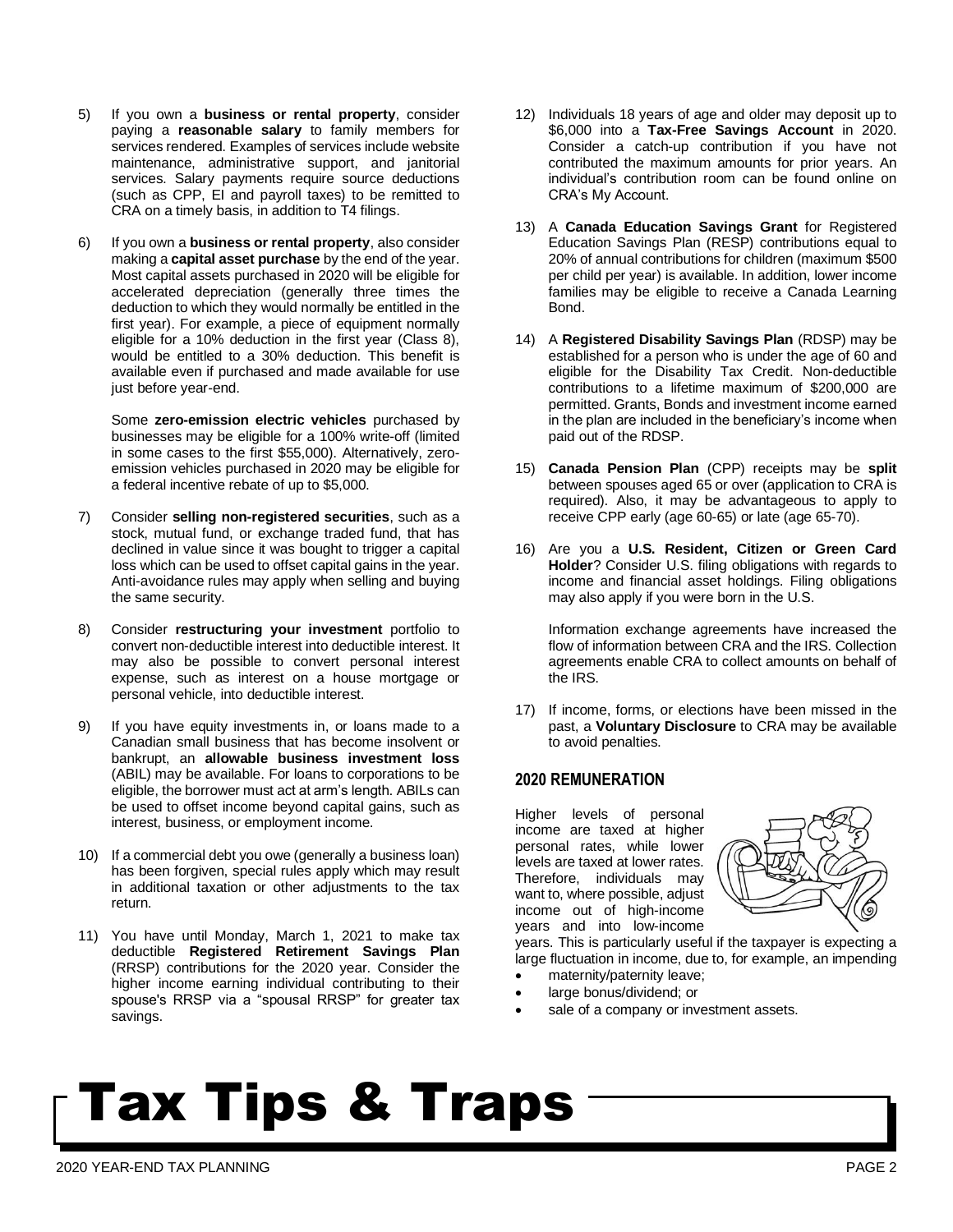In addition to increases in marginal tax rates, individuals should consider other costs of additional income. For example, an individual with a child may receive reduced Canada Child Benefit (CCB) payments. Likewise, excessive personal income may reduce receipts of OAS, GIS, GST/HST credit and other provincial/ territorial programs.

There are a variety of ways to smooth income over a number of years to ensure an individual is maximizing access to the lowest marginal tax rates. For example,

- Taking more, or less, earnings out of the company (in respect of owner-managed companies).
- Realizing investments with a capital gain/loss.
- Deciding whether to claim RRSP contributions made in the current year or carry-forward the contributions.
- Withdrawing funds from an RRSP to increase income. Care should be given, however, to the loss in RRSP room based on the withdrawal.
- Deciding on whether or not to claim CCA on assets used to earn rental/business income.

Dividends paid out to shareholders of a corporation that do not "meaningfully contribute" to the business may result in higher taxes due to the "tax on split income" rules.

Year-end planning considerations not specifically related to changes in income levels and marginal tax rates include:

1) **Corporate earnings** in excess of personal requirements could be **left in the company** to obtain a tax deferral (the personal tax is paid when cash is withdrawn from the company).

The effect on the "Qualified Small Business Corporation" status should be reviewed before selling the shares where large amounts of capital have accumulated. In addition, changes which may limit access to the small business deduction where significant corporate passive investment income is earned should be reviewed.

- 2) If dividends are paid out of a struggling business with a tax debt that cannot be paid, the recipient could be held **liable for a portion of the corporation's tax debt**, not exceeding the value of the dividend (Section 160 assessments).
- 3) Year-end **bonuses** can affect the business' **Canada Emergency Wage Subsidy** (CEWS) and the recipient's **Canada Emergency Response Benefit** (CERB). If the bonus partially relates to a claim period, it could increase entitlement to CEWS. On the other hand, it could eliminate entitlement to a CERB claim if it pushes the individual's earnings for the period above \$1,000.
- 4) Individuals that wish to contribute to the **CPP or a RRSP** may require a salary to generate "earned income". RRSP contribution room increases by 18% of the previous years' "earned income" up to a yearly prescribed maximum (\$27,230 for 2020; \$27,830 for 2021).
- 5) Dividend income, as opposed to a salary, will reduce an individual's cumulative **net investment loss** balance thereby potentially providing greater access to the capital gain exemption.
- 6) Consider paying taxable dividends to obtain a refund from the "**Refundable Dividend Tax on Hand**" account in the corporation. The amount of refund may be restricted if "eligible" dividends are paid. Eligible dividends are subject to lower personal tax rates.
- 7) It is costlier, from a tax perspective, to earn income in a corporation from **sales to other private corporations** in which the seller or a **non-arm's length person** has an interest. As such, consideration may be given to paying a bonus to the shareholder and specifically tracking it to those higher-taxed sales. Such a payment may reduce the total income taxed at higher rates.
- 8) Recent changes to the tax regime will likely require more careful tracking of an individual shareholder's labour and capital contribution to the business, as well as risk assumed in respect of the business. Inputs should be tracked in a permanent file. Dividends paid that are not reasonable in respect of those contributions may be considered **"split income"** and taxed at the highest tax rate. Several other exceptions may also apply.
- 9) Recent changes will restrict access to the corporate small business deduction where **more than \$50,000 of passive income** is earned in the corporation. Consider whether it is appropriate to remove passive income generating assets from the corporation and whether a shift in the types of passive assets held is appropriate. In some provinces it may actually be beneficial to have access to the small business deduction restricted. As many variables affect these decisions, consultation with a professional advisor is suggested.
- 10) If you are providing services to a small number of clients through a corporation (which would otherwise be considered your employer), CRA could classify the business as a **Personal Services Business**. There are significant negative tax implications of such a classification. In such scenarios, consider discussing risk and exposure minimization strategies (such as paying a salary to the incorporated employee) with your professional advisor.